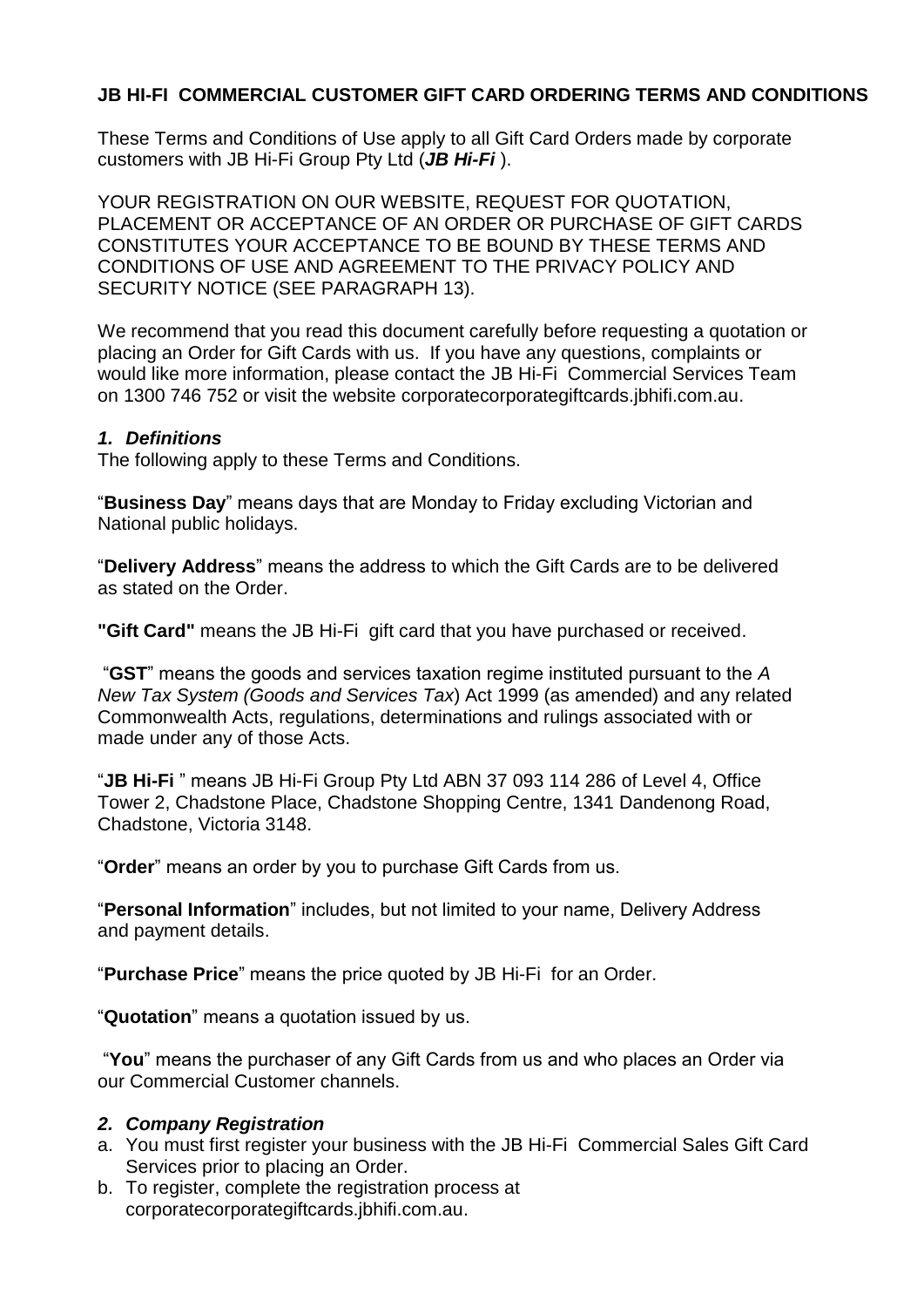- c. JB Hi-Fi may in its absolute discretion approve or reject or terminate any registration application for any reason.
- d. If your registration is approved you will receive login details via e-mail consisting of a username and a temporary password to enable you to login to the JB Hi-Fi Commercial Sales Gift Card Service and confirm your registration.
- e. You must keep your login details secure. Any Order placed using your login will be deemed to be a valid and authorised Order.
- f. If you do not have access to the website or do not wish to register online you can contact the JB Hi-Fi Commercial Sales Team at giftcards@jbhifi.com.au or 1300 746 752.

## *3. Ordering*

- a. Placement of an Order with JB Hi-Fi by you is an irrevocable offer by you to purchase the Gift Cards you have specified in the Order. To place an order you must be a registered JB Hi-Fi Commercial Sales Gift Card Service customer, login to the service at giftcards.jbhif.com.au, complete and submit a Gift Card Order. You can also order by contacting JB Hi-Fi Commercial Sales on 1300 746 752 or e-mailing your request to **[giftcards@jbhifi.com.au.](mailto:giftcards@jbhifi.com.au.)**
- b. JB Hi-Fi is not obligated to accept your Order and we may accept or reject your Order for any reason.
- c. The contract with JB Hi-Fi for the ordering and purchase of Gift Cards specified in your Order only becomes binding on JB Hi-Fi once we have accepted your Order and receipt of your payment for the Gift Cards in full has been confirmed. You will receive a Gift Card Order Statement as acceptance of your order from JB Hi-Fi .
- d. You will receive a tax invoice(s) from JB Hi-Fi as determined by the composition of your Gift Card Order. Receipt by JB Hi-Fi of payment from you in full is required prior to Gift Cards being approved for production, released and/or activated.
- e. Orders must be complete and submitted to JB Hi-Fi Commercial Sales before 10.00pm AEST. Orders received after this time will be deemed received the next business day. In the instance of an order being received after 10.00pm on a Business Day prior to a public holiday or weekend the order will be processed the next business day after the public holiday or weekend.
- f. Orders will be processed and delivered within the timeframes stipulated by JB Hi-Fi . For Order fulfilment and delivery timeframes please refer to the relevant terms and conditions at corporatecorporategiftcards.jbhifi.com.au.

# *4. Payment*

- a. You may pay the Purchase Price by direct deposit or by credit card MasterCard and Visa.
- b. Payment of the total Purchase Price must be made in full and cleared funds before the Gift Cards are dispatched.

# *5. Delivery*

- a. Gift Cards are only available for delivery in Australia and will not be delivered to a PO Box Address or Locked Bag.
- b. An adult must be available to sign for the Goods on delivery. Anyone at the Delivery Address who receives the Gift Cards shall be presumed to be authorised to receive the Gift Cards on your behalf. If no one of the appropriate age is at the Delivery Address to receive the Gift Cards (or the person is unable or unwilling to provide appropriate proof of age acceptable to us), the Gift Cards will not be delivered and you may incur additional delivery fees.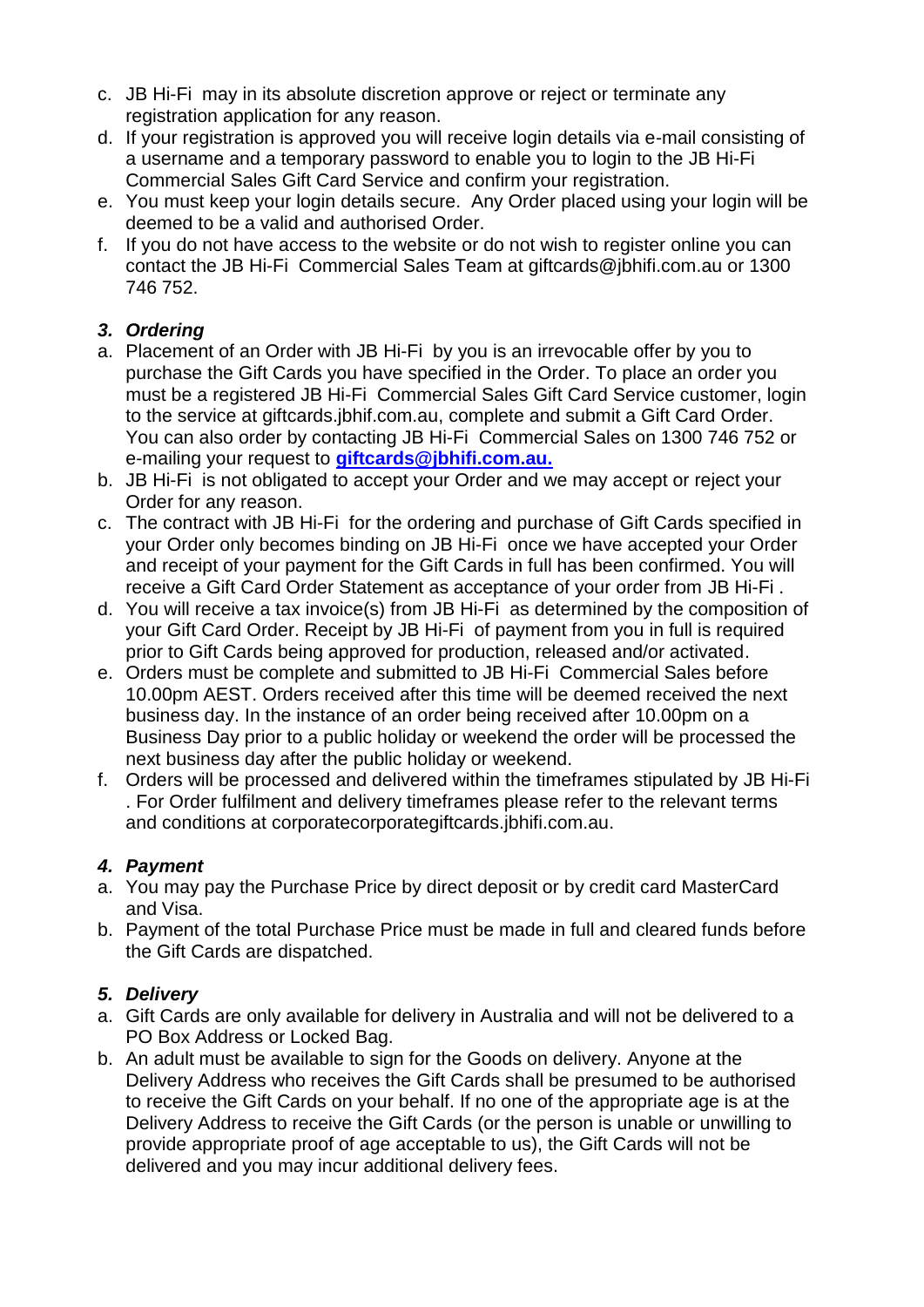c. Acceptance by you of the Gift Cards shall be evidence that the Order was delivered in full and in good condition, unless at the time of delivery you notify us within 24 hours of receipt that there is an error or discrepancy in the delivery docket.

## *6. Delivery Charges*

- a. The delivery fees will be specified on the Order. The delivery fee is \$9.95 per delivery address specified on the Order. Delivery fees quoted are GST inclusive.
- b. It is your responsibility to give us prior notice of any unusual delivery circumstances.

## *7. Order Activation*

- a. Orders must be activated prior to the gift cards being ready for use
- b. It is the responsibility of you and the nominated Delivery Recipient to ensure that an Order is activated.
- c. Orders must be activated using the: 1) Order Number and 2) Bulk Activation Code.
- d. You will receive an 'Order Confirmation' containing the Bulk Activation Code. It is your responsibility to provide a nominated Delivery Recipient with the Bulk Activation Code.
- e. It is the responsibility of the person who places the Gift Card Order and the Delivery Recipient to keep the Bulk Activation Code confidential. The Bulk Activation Code must not be revealed to any unauthorised person.
- f. Please check your Order carefully prior to activation. If you find a discrepancy, do not activate the Order or distribute any of the cards, and contact JB Hi-Fi Commercial Sales immediately on 1300 746 752.

# *8. Gift Cards*

- a. JB Hi-Fi 's Terms and Conditions of Use in relation to Gift Cards apply to any gift cards that are purchased by you. These are available at corporatecorporategiftcards.jbhifi.com.au.
- b. You must check your Gift Card Order upon receipt of delivery. If you find a discrepancy, do not distribute any Gift Cards or activate the Order and contact the JB Hi-Fi Commercial Sales team immediately on 1300 746 752.

# *9. Discounts and GST on Gift Card price*

- a. We may in our absolute discretion, agree to offer a discount on the face value price of Gift Cards and/or any applicable issuance fee(s) payable by you for Gift Cards contained within an Order and may place any conditions or restrictions on you in consideration for the discount (such as minimum Orders, forecast Orders, method of payment).
- b. The discount provided by the JB Hi-Fi Commercial Sales team will only be valid for purchases of Gift Cards made through JB Hi-Fi Commercial Sales using your login at [corporatecorporategiftcards.jbhifi.com.au](http://www.myer.com.au/corporategiftcards) or contacting JB Hi-Fi Commercial Sales on 1300 746 752.
- c. JB Hi-Fi reserves the right to withdraw or decrease any such discount if there is a decrease in the value and/or frequency of Gift Card Orders placed by you.
- d. GST will not apply to the sale of a Gift Card, specifically the face value/loaded amount.

## *10.Cancellations*

a. You may cancel an Order by providing written notice to JB Hi-Fi :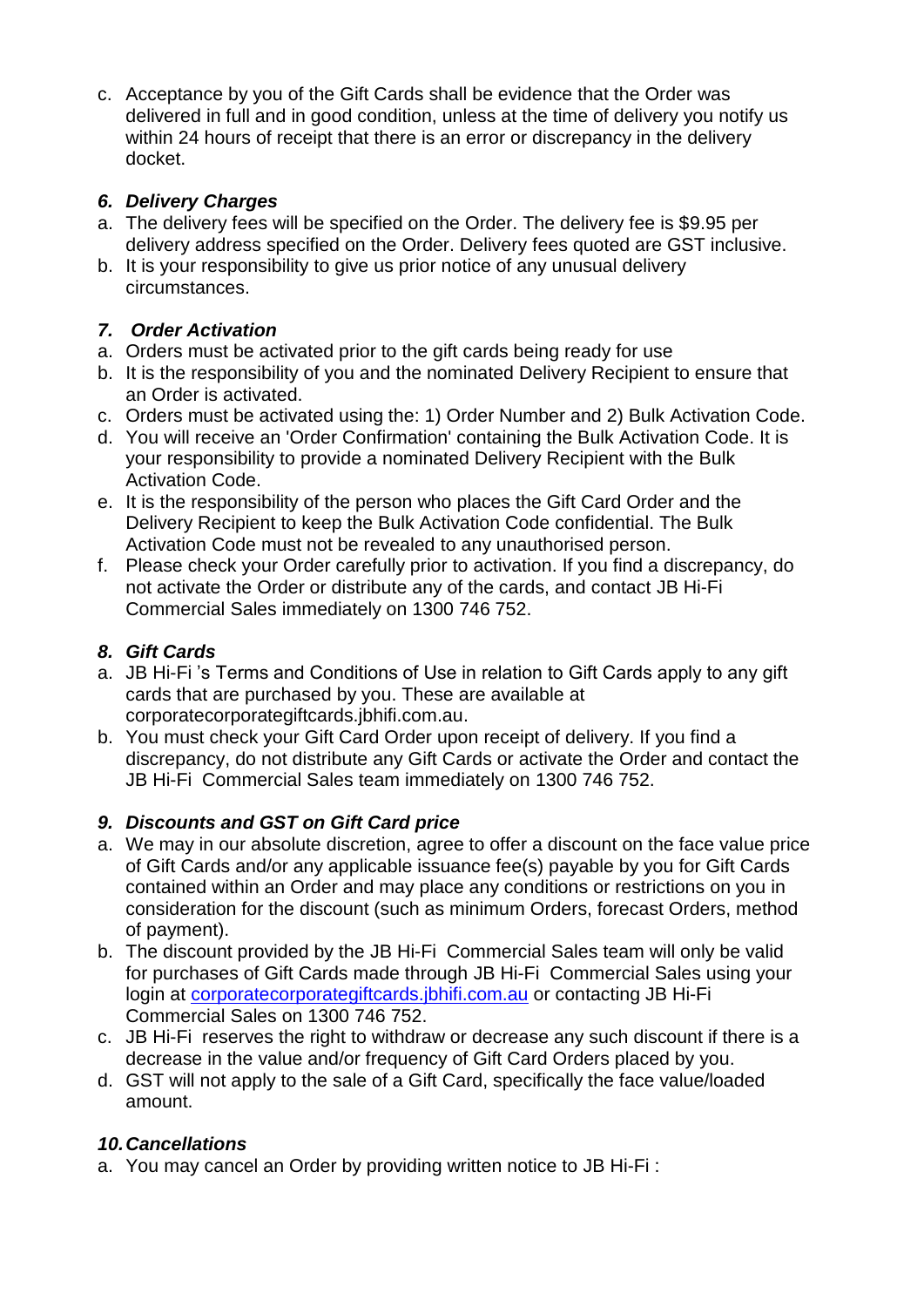- **i)** prior to payment being cleared, at no additional cost, or
- b. You may not cancel part of an Order.
- c. JB Hi-Fi reserves the right to cancel an Order if it is:
	- **i)** Not paid for in full within 30 days of the Order Date;
	- **ii)** Not accepted at the nominated delivery address within 30 days of the dispatch date; or
	- **iii)** Deemed by JB Hi-Fi to be fraudulent or possibly fraudulent.

We will refund all money received from you (less any applicable fees and charges) in the form of a cheque or direct debit for all approved cancellations. After an Order is cancelled the gift cards can no longer be used and should be destroyed.

To discuss the cancellation of an Order, contact JB Hi-Fi Commercial Sales on 1300 746 752 or giftcards@jbhifi.com.au.

## *11.Risk & Title*

Risk and title in the Goods passes to you upon valid delivery of the Goods to your nominated Delivery Address, or upon collection from the JB Hi-Fi Store.

## *12.Privacy and Security*

- a. Our Privacy and Security Notice explains how we handle the personal information that we may collect from you with respect to Gift Cards or your Order. If you do not have a copy and are unable to access the notice online (at
- corporatecorporategiftcards.jbhifi.com.au), please call 1300 746 752 for a copy. b. A copy of the JB Hi-Fi Group Pty Ltd Privacy Policy is available at [www.JB Hi-Fi](http://www.myer.com.au/default.asp?fl=true)
- [.com.au](http://www.myer.com.au/default.asp?fl=true)
- c. It is important that you read and understand both the Privacy and Security Notice and the Privacy Policy.

## *13.Warranties to JB Hi-Fi*

- a. By submitting an Order you are deemed to have read this document in its entirety and understand and agree to be bound by its terms in respect of each Order.
- b. You acknowledge that we are entitled to assume that any person purporting to have the authority to bind you to an Order has the authority they claim.
- c. If you are a Trustee, then you and your director(s) warrant that you and they have the authority and power to enter into this agreement, that the trust assets are sufficient to satisfy any liability to us and that they personally guarantee the performance of all of the trust's obligations under this agreement.
- d. You warrant and represent to us that:
	- i) none of the Gift Cards purchased are for domestic use;
	- ii) you have the authority to agree to these terms and conditions and place an Order;
	- iii) you are in good standing and validly existing under Australian law;
	- iv) no proceedings for bankruptcy or administration have been filed or threatened and no administrator has been appointed; and
	- v) you will not compete with us.
- e. You indemnify and hold us harmless for any loss, liability, claim, fine, penalty, order or judgement that we may suffer whether direct, indirect or consequential, howsoever caused, as a result of your act, omission or negligence, or breach of these terms and conditions or if any of the warranties are or become untrue.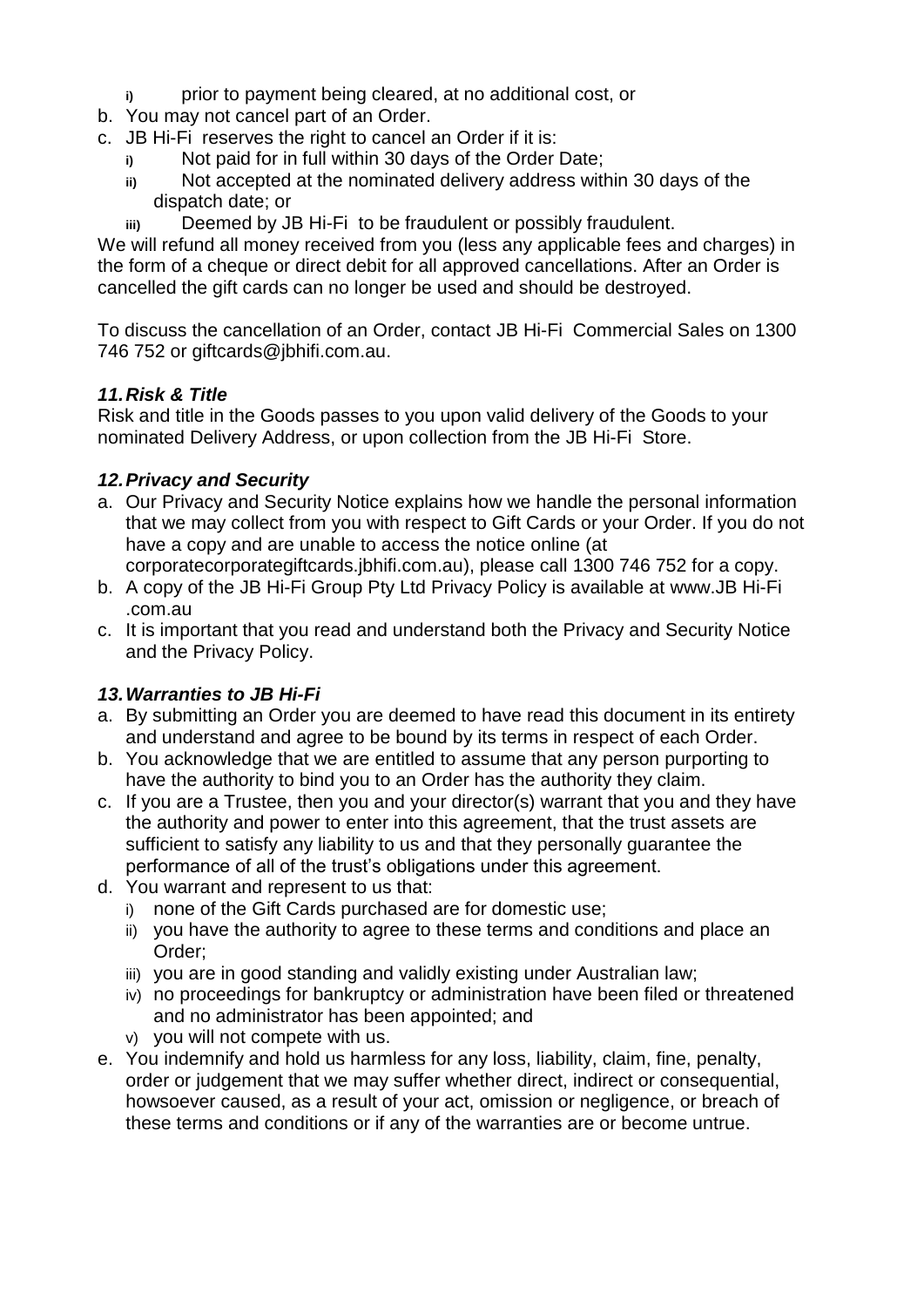## *14.Use of JB Hi-Fi Intellectual Property*

- a. You must obtain our prior written approval on each occasion you propose to use any or all of JB Hi-Fi 's Intellectual Property by using a Marketing Approval Brief Form which may be obtained from giftcards@jbhifi.com.au. Submission of a marketing approval brief to JB Hi-Fi Commercial Sales does not guarantee automatic approval to use trade marks, images or references in any promotion
- b. If we approve your use of JB Hi-Fi 's Intellectual Property, you must clearly state that in the program or promotion that you are operating which may incorporate Gift Cards that "JB Hi-Fi is not the promoter" or such equivalent statement and the terms and conditions associated with any program utilising Gift Cards must clearly stipulate that the program, including the distribution of the Gift Cards, is managed by you (as the "promoter") and is in no way supported or endorsed by JB Hi-Fi .
- c. You agree to withdraw or amend any material that uses or incorporates JB Hi-Fi 's Intellectual Property notwithstanding that we may have provided our consent to such use.
- d. Neither you nor your related bodies corporate or associates will not alter or claim any ownership rights in JB Hi-Fi 's Intellectual Property and will not use or register or attempt to use or register any intellectual property that is the same or similar to JB Hi-Fi 's Intellectual Property.
- e. JB Hi-Fi has the rights in registered and unregistered trade marks, other marks, devices and images, which are protected by law. Except as expressly authorised in writing by a portfolio member or us the use of any of the trade marks is strictly prohibited. Neither registration of your company or placement of a Gift Card Order through the JB Hi-Fi Commercial Sales Gift Card Service authorises you to utilise the trade marks.

## *15.Limitation of liability*

To the maximum extent permitted by law, we and our affiliates, directors, officers, employees, agents, service providers, will not be liable to you for any loss including special, punitive or other losses, or damage, liabilities, claims or expenses (including legal costs) (whether direct, indirect or consequential) howsoever caused, nor will we be in default under these Terms and Conditions of Use, arising out of, or in any way related to, for failure to observe or perform any of our obligations under these Terms of Use for any reason or cause except if caused by our gross negligence. To the extent permitted by law, if we are liable to you, our maximum aggregate liability to you is limited to the Purchase Price of the Order to which such liability relates.

## *16.Applicable law*

These terms and conditions are to be construed and enforced in accordance with the laws of Victoria, Australia. Any dispute in connection these terms and conditions is exclusively subject to the jurisdiction of the courts of Victoria, Australia (including the Federal Court of Australia, Victoria Registry).

## *17.General*

- a. We reserve the right to suspend the fulfilment of any Orders for the duration of any events beyond our control.
- b. You may not assign, transfer or deal with any of its rights in this agreement including to any successor in business. If you undergo a change in control or ownership we reserve the right to cancel any outstanding Orders and refuse any subsequent Orders.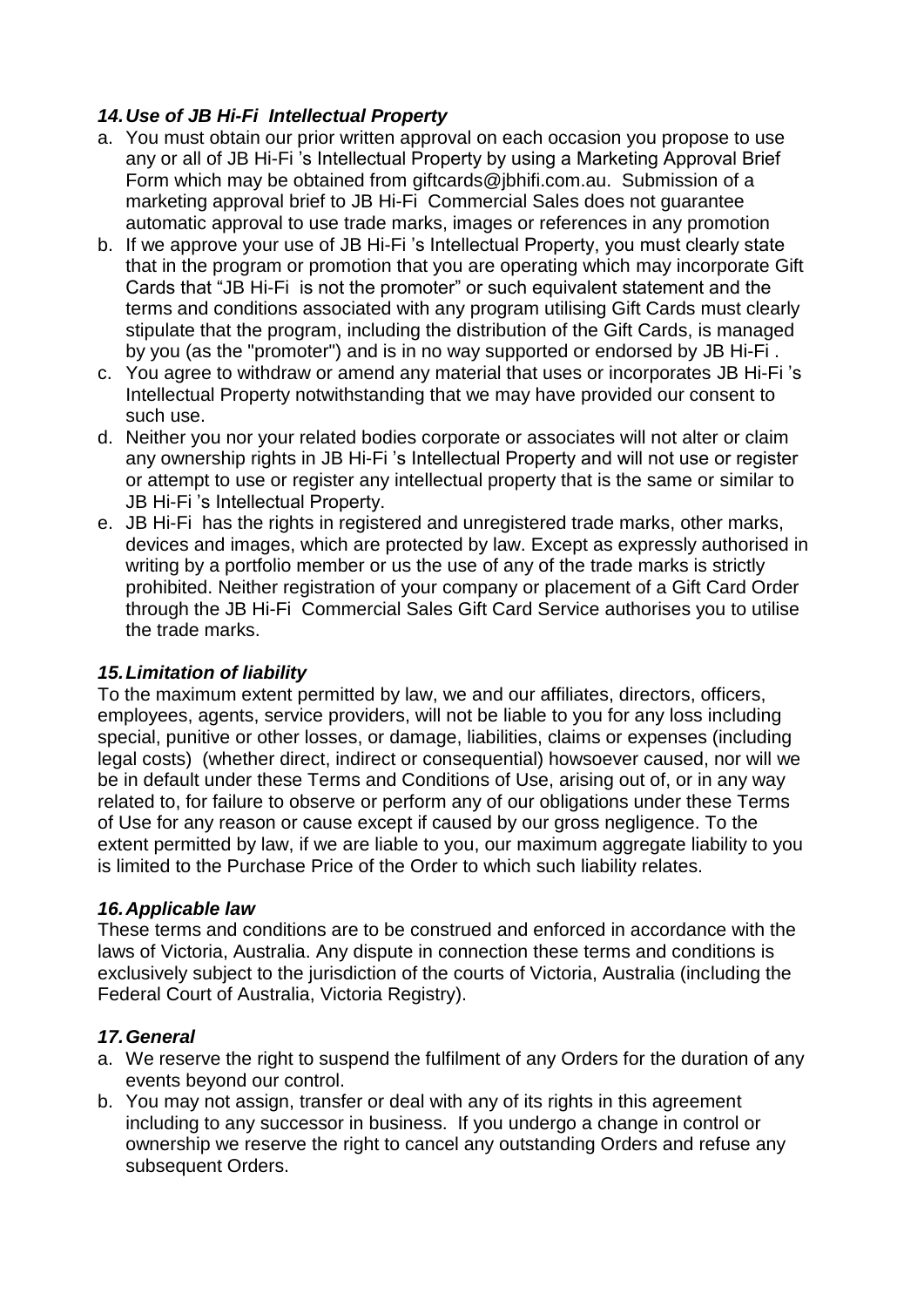- c. We may assign its rights under this agreement.
- d. We reserve the right from time to time to vary, by notice in writing to you, the Terms and Conditions, Quotation amounts, or other matter in connection with any Order.
- e. These Terms and Conditions, JB Hi-Fi 's Privacy Policy, the Website Terms of Use and JB Hi-Fi 's Gift Cards Terms and Conditions constitute the whole of the agreement between the parties in relation to any Orders.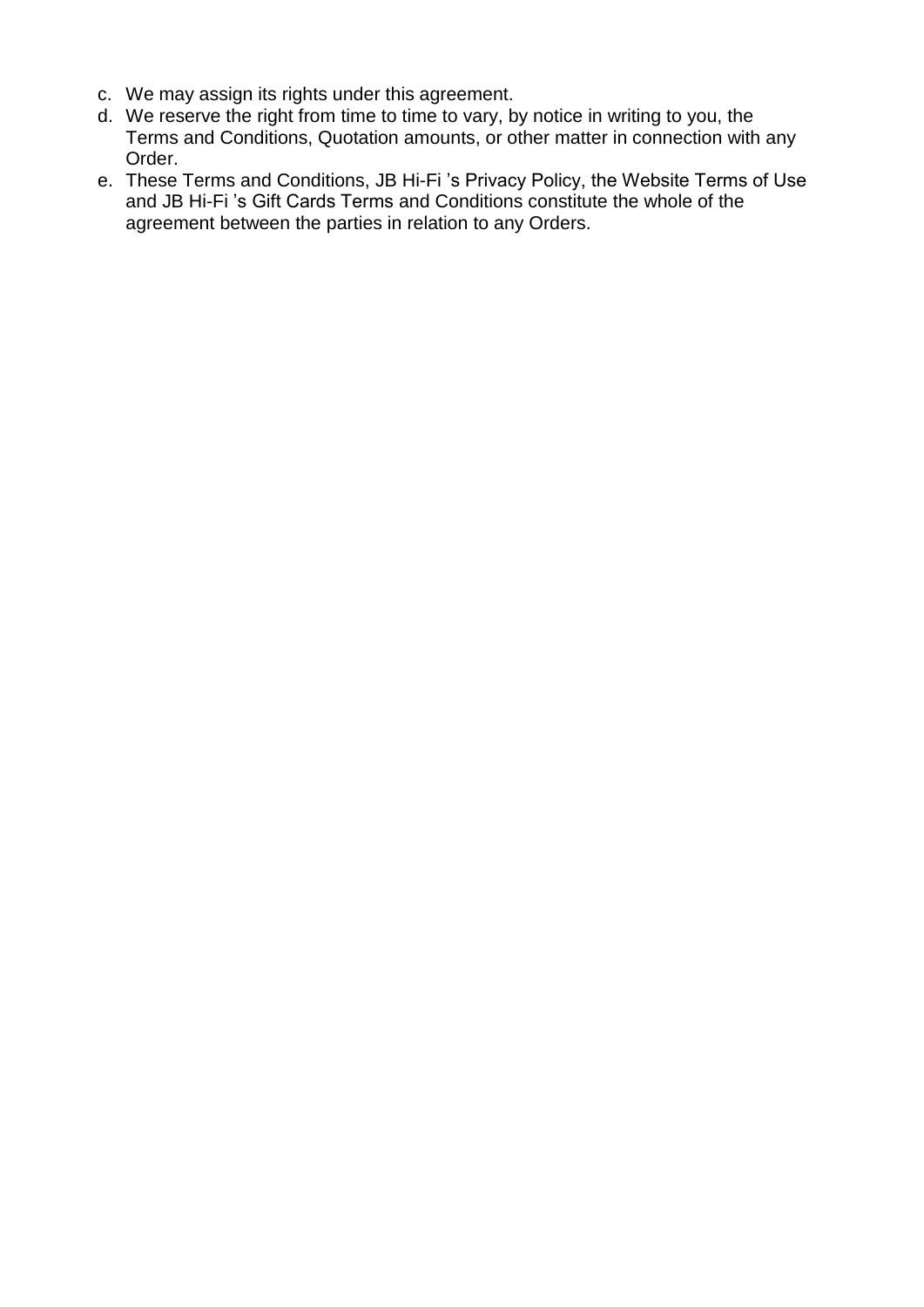### **JB Hi-Fi Commercial Privacy and Security Notice**

#### **1. Privacy Notice**

Safeguarding your personal business contact and company information is important to JB Hi-Fi Group Pty Ltd (*JB Hi-Fi*).

This privacy notice is provided to you by JB Hi-Fi and contains important information regarding the collection, use, disclosure, security and access of your personal information. JB Hi-Fi complies with the Privacy Act 1988 (Cth) to ensure that your personal information is protected.

#### **2. Collection**

Wishlist Holdings Limited and its related bodies corporate (*Wishlist*) provide the JB Hi-Fi Gift Card Services including the operation of this Website and fulfilment of your Order as well as associated services to you in an agency capacity acting on behalf of JB Hi-Fi.

In these terms, JB Hi-Fi and Wishlist are together referred to as "we" or "us".

In order to provide the JB Hi-Fi Gift Card Services / Commercial Sales Services, we will collect your personal business contact and company information (such as your name, business address, business contact details and Order information) when you use the this Website, when you complete an Order, speak to us through a Customer Service Centre, or otherwise deal or communicate with us in relation to your Orders or any other enquiries.

## **3. Use and disclosure of information**

To deliver and manage the JB Hi-Fi Commercial Sales Services, we may disclose your information to specialist service providers contracted to us who assist in delivering the JB Hi-Fi Commercial Sales Services, such as, but not limited to, IT contractors, data analysis specialists, statement, billing or transactional providers, delivery companies, and Customer Service Centres. Such disclosures to business partners will be protected by commercial agreements.

JB Hi-Fi, Wishlist or the parties to whom your information may be disclosed, may use your information for any of the following purposes:

a) to register, administer and fulfil your Order;

b) general sales and marketing, including to contact you to provide you with information about our special offers or promotions;

c) to improve and help us better tailor our product and service offering, including developing new products, services or offers;

d) to conduct market research and other forms of analysis; and

e) as otherwise required by law.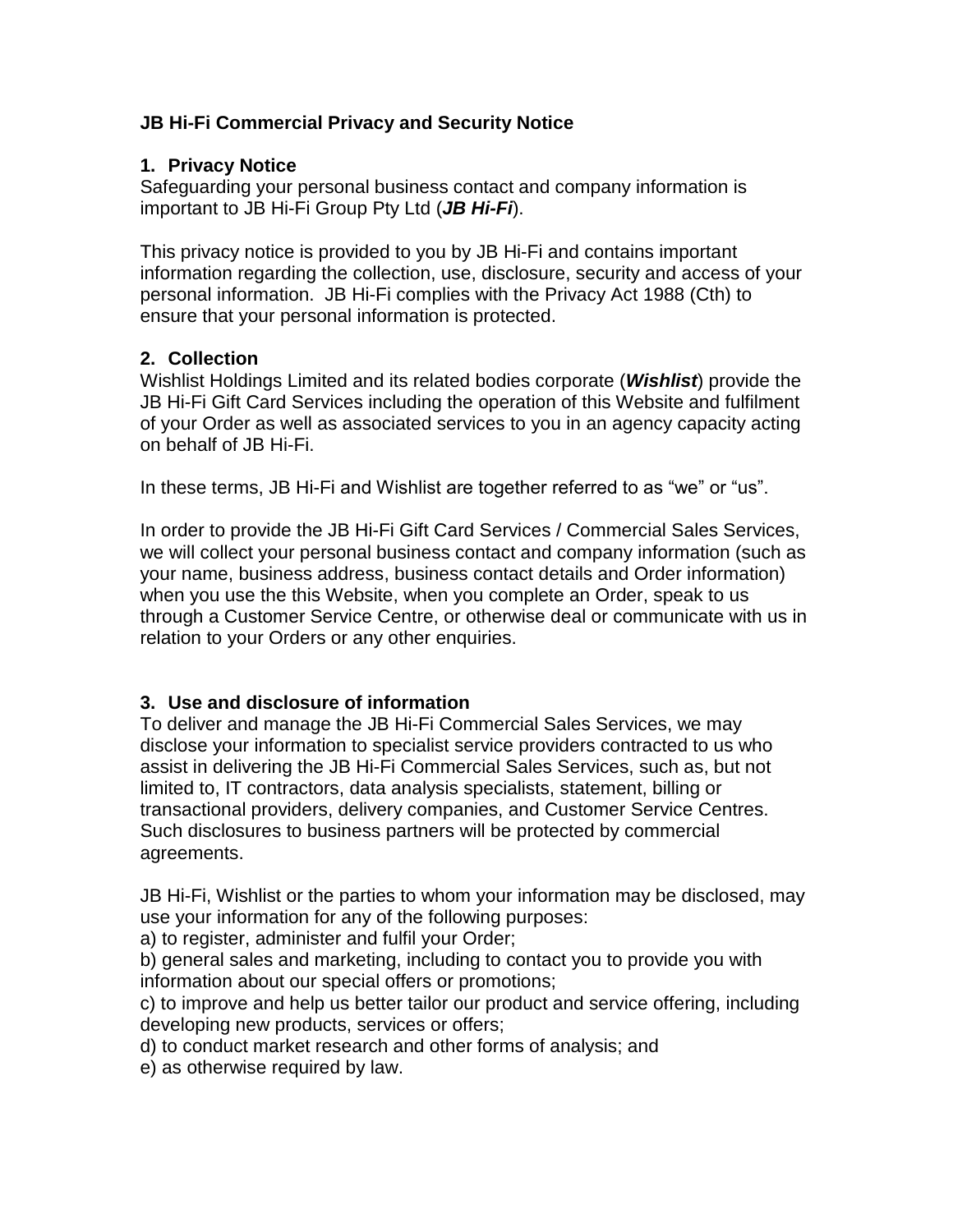If you provide your business email address or work mobile or office telephone number to us, you consent to us using your email address to email you and/or your mobile telephone number to SMS you for any of the purposes listed above.

We may provide statistical information about sales, trading patterns and navigation techniques to reputable third parties. This will comprise data collected about you and other users to form aggregate results. It will not include any information that directly identifies you.

We may engage other persons or organisations (for example, data analysis specialists, statement producers, data mail houses, data processing organisations, marketing researchers, specialist call centres and service providers) to assist us in carrying out the above purposes. Some of these organisations may be located overseas. Your personal information may be disclosed to such persons or organisations for these purposes and, in providing a service, they may contact you directly. In some circumstances, they may disclose personal information they collected from you to JB Hi-Fi for one or more of the purposes already mentioned. We will hold and use all personal information it collects from third parties about you for the purposes described in this notice.

We will not share information collected in relation to the JB Hi-Fi Commercial Sales Services with any other businesses for marketing purposes.

If you do not want to receive marketing information or offers from JB Hi-Fi please call us on 1300 746 752 or email giftcards@jbhifi.com.au.

#### **4. Information Security**

JB Hi-Fi will take all reasonable steps to ensure your personal information is protected from unauthorised access, misuse, modification and disclosure while stored or transmitted by us.

#### **5. Logins, Usernames and Passwords**

When you register, sign up and login to the JB Hi-Fi Commercial Sales Gift Card Service that is provided at this Website and utilise any service that we may offer on this Website, the information collected is compared with the details we stored when you first registered with us for that service.

When submitting any feedback or questions to JB Hi-Fi Commercial Sales Gift Card Service via email, it is important that you do not include or disclose any details that could be used by others to gain access to your business contact and company information. This includes your login details consisting of your username and password.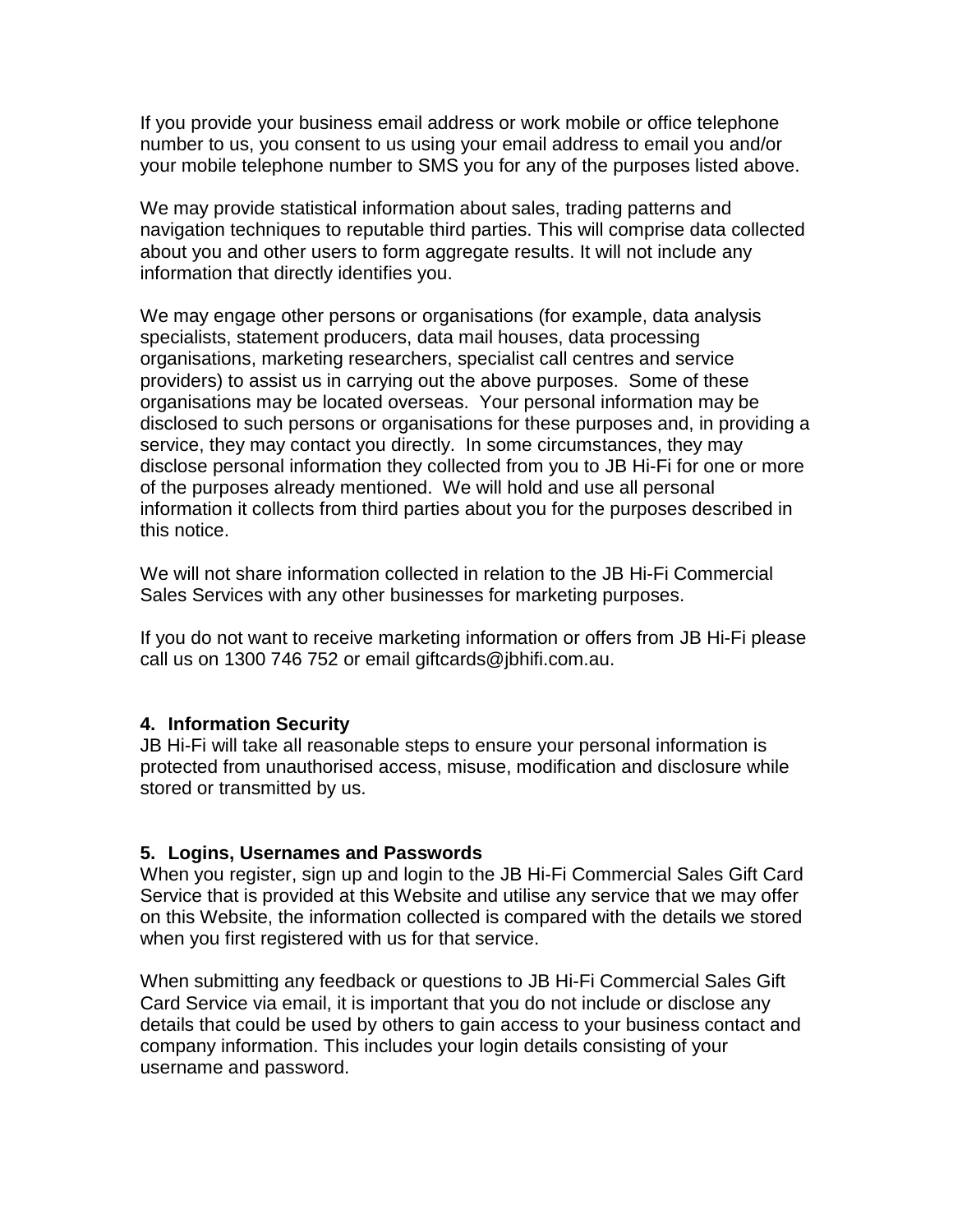Please make sure you store your JB Hi-Fi Commercial Sales Gift Card Service login information (username and password) is kept in a secure location.

#### **6. Third party websites**

The JB Hi-Fi website (www.jbhifi.com.au) and this Website may contain links to other websites. Whilst we endeavour to link only to websites that share JB Hi-Fi standards and respect for privacy, we are not responsible for the privacy practices of third parties or the content of other websites where you may provide your personal business contact and company information.

## **7. Cookies**

Cookies are alphanumeric identifiers that a web site can send to your browser, which may then be stored on your hard drive, so you can be recognised when you return.

Cookies are used on this Website to monitor the traffic to the site. They are used to count the number of visitors to each page and to track the path visitors take to navigate this web site. No personal business contact and company information is collected during this process. Our cookies don't send us back any information about your computer or any other information on your hard drive nor are they used to track your internet activity once you leave.

All online services that we offer use cookies as part of the sign in process. They are used to store a session ID that assists us to deliver information to you as part of the relevant service.

## **8. Changes to Policies and Procedures**

JB Hi-Fi Commercial Sales Gift Card Service privacy and security policies and procedures will be reviewed in line with customer requirements and legislative changes over time. If appropriate and required they may be updated.

Any changes to our information collection policies and procedures will be posted on this Website.

## **9. Need more information?**

If you wish to access or update your business contact and company information that is held with JB Hi-Fi in relation to the JB Hi-Fi Commercial Sales Gift Card Service, or if you have any questions about this notice, please contact the JB Hi-Fi Commercial Sales team.

#### Phone: 1300 746 752

Mail: JB Hi-Fi Commercial, Level 4, Office Tower 2, Chadstone Place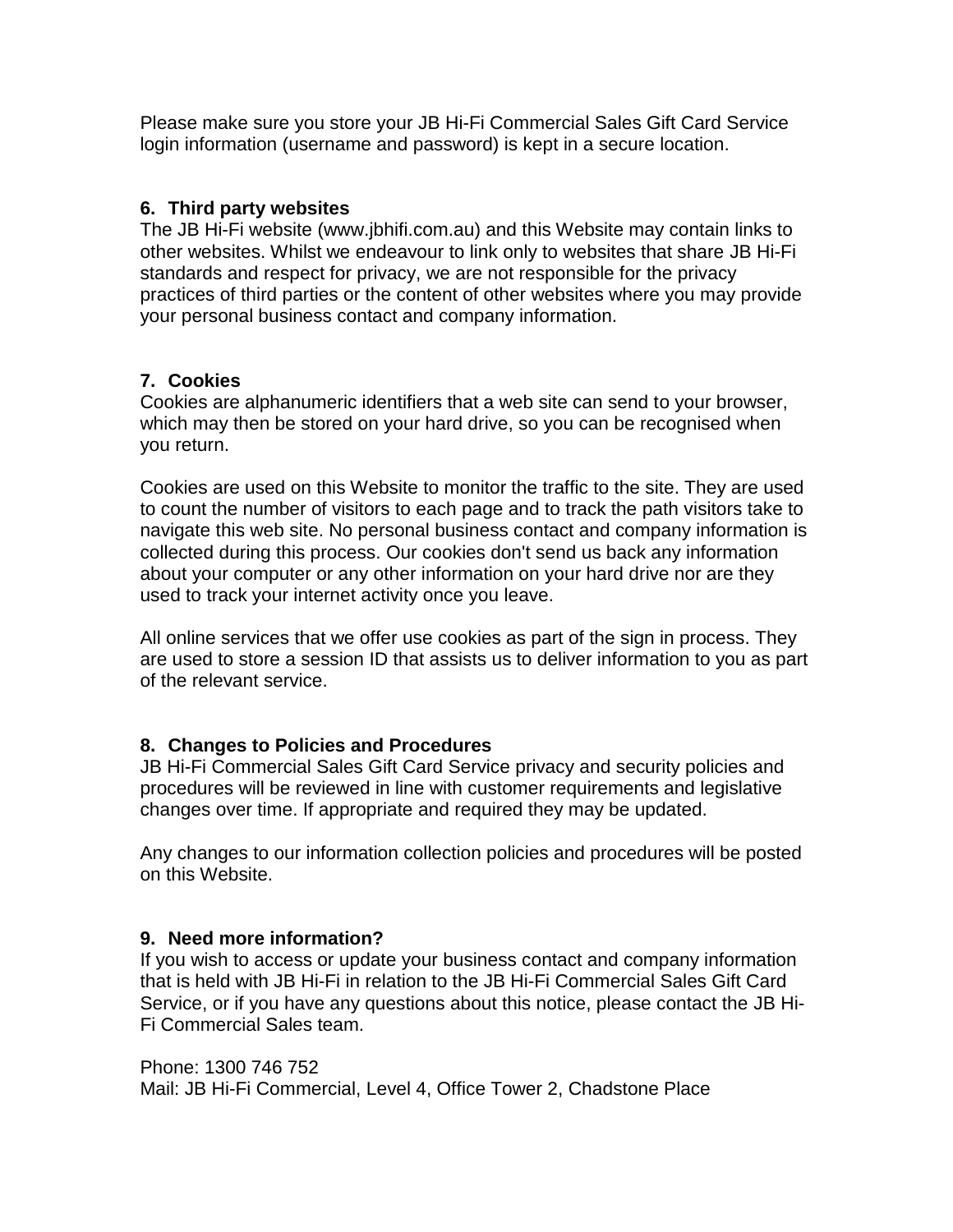Chadstone Shopping Centre 1341 Dandenong Road, Chadstone Email: giftcards@jbhifi.com.au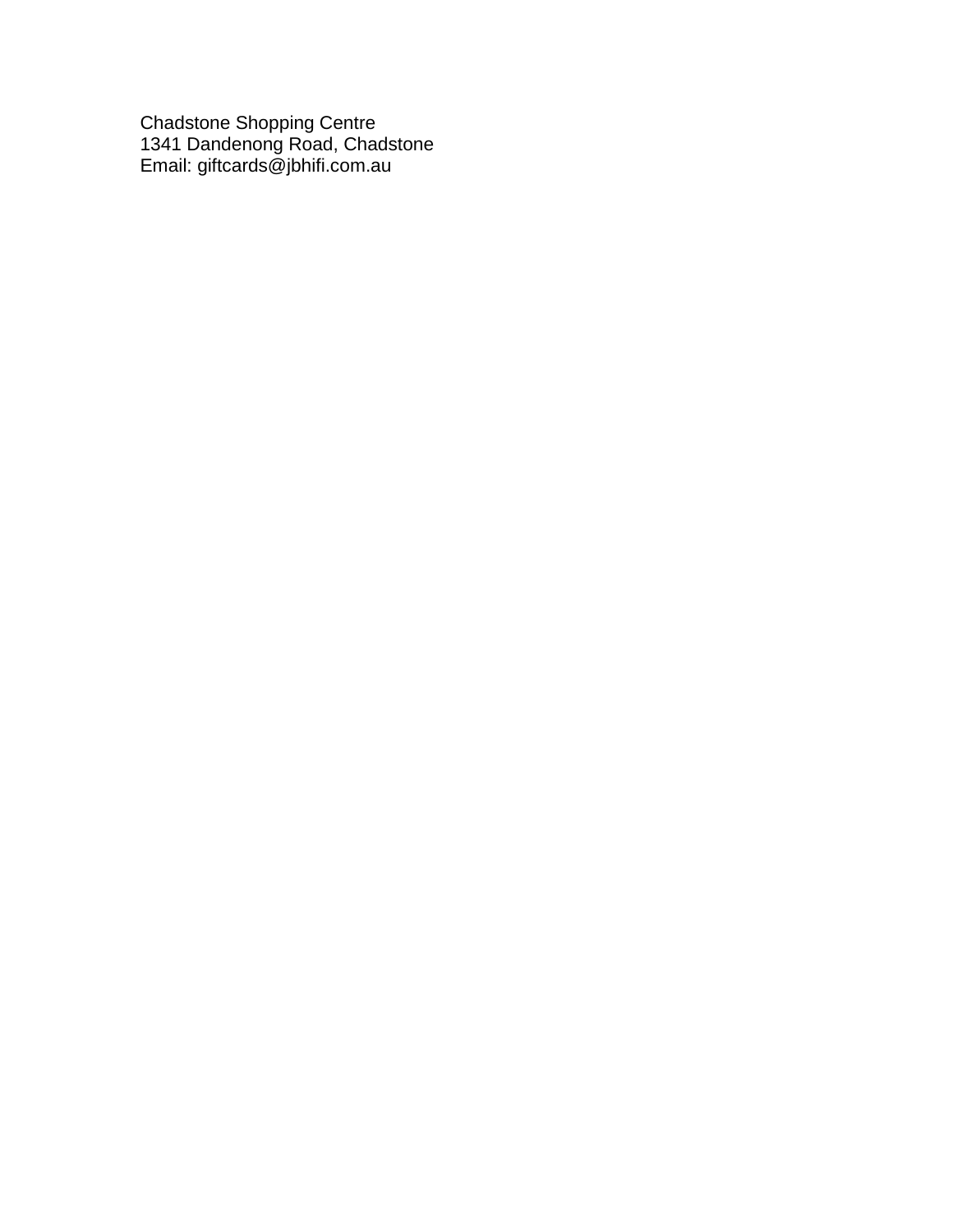### **JB Hi-Fi Commercial Gift Cards Website Terms & Conditions**

#### *1. Acceptance*

These terms and conditions form a legally binding agreement between you and JB Hi-Fi Group Pty Ltd ("JB Hi-Fi", "we" or "us") in relation to your use of this website. You accept these terms and conditions by accessing or using any part of the website after you have first accessed a page providing a link to these website terms and conditions.

If you decline to accept these terms and conditions, you should exit this website immediately.

You acknowledge and accept these terms and conditions (as varied from time to time) each time you or any other person accesses on your behalf, any part of this website, regardless of the means by which the website is accessed, and whether such access is authorised or not.

#### *2. This website, terms and conditions*

A reference to "this website" means the commercial gift card sales website accessed at corporatecorporategiftcards.jbhifi.com.au and any part of that website.

A reference to "these terms and conditions" or "these terms" also includes any other conditions or requirements contained within this website.

## *3. Terms of use for your gift card(s)*

These terms and conditions are in addition to the JB Hi-Fi Gift Card Terms and Conditions that apply to the use of the gift card(s) available and purchased through this website.

## *4. Use of this website*

You acknowledge that we may allow access to the services offered on this website to anyone who enters the website and uses your login details consisting of a valid and active username and password. Your login details are our way of identifying a user and providing access to the JB Hi-Fi Commercial Sales Gift Card Service.

You are responsible for the use of this website and service including anyone who uses it in connection with your corporate account and your login details. You indemnify us in respect of all use of this website by you, with your consent or in connection with your gift card ordering, except to the extent that we have expressly authorised that use.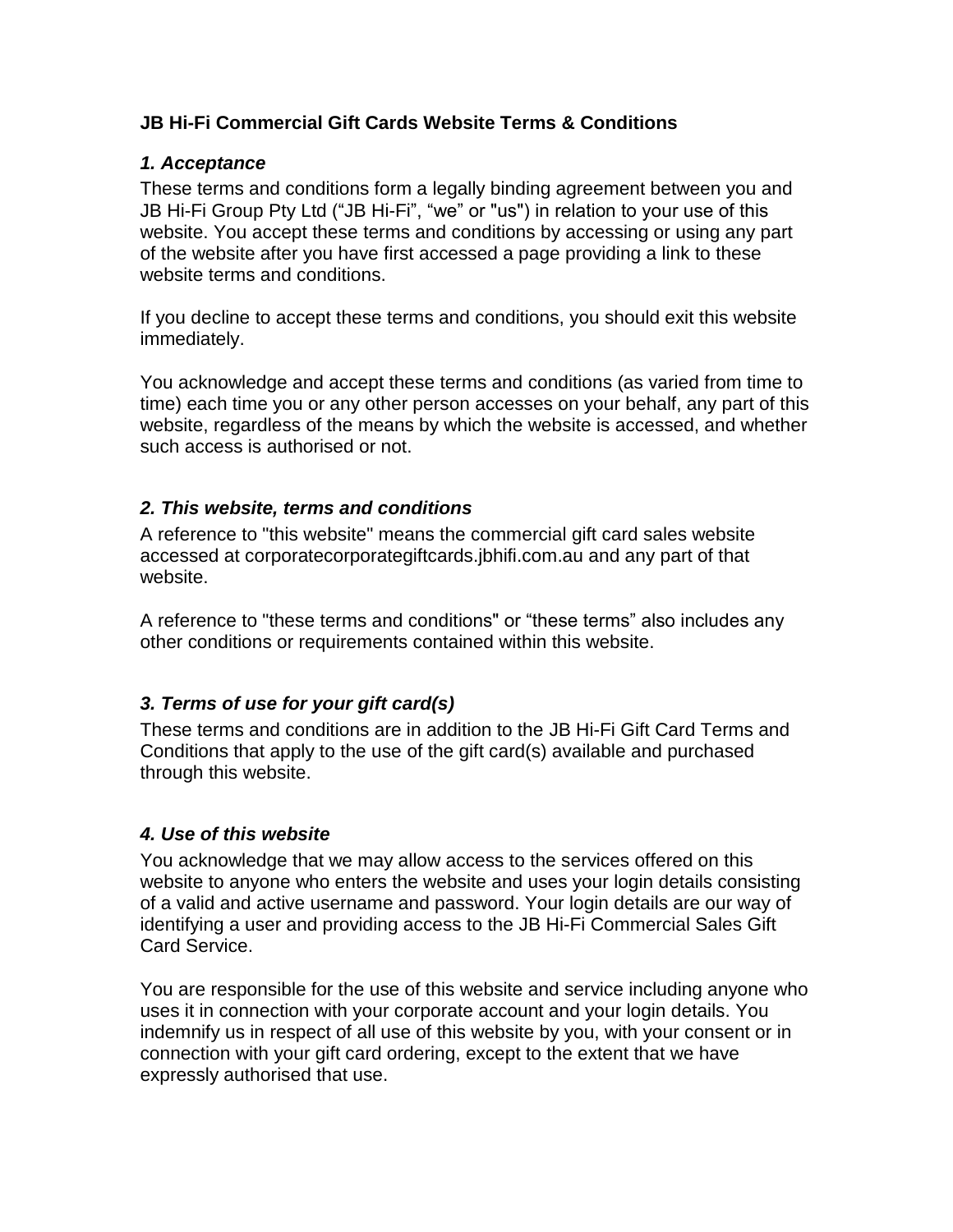You and your organisation are solely responsible for any loss caused by use of your login details by you or any other person, including any use not approved or contemplated by you.

You will not change, hack into or otherwise interfere with the operation of this website or any information contained within it.

You must notify us immediately by calling the JB Hi-Fi Commercial Sales team on 1300 746 752 if you know of or suspect any unauthorised use of this website and service, including unauthorised access utilising your login details.

## *5. Withdrawal or suspension of service*

Our online services, or your access to them, may be withdrawn or suspended for any reason without notice, including but not limited to the following;

- any interruption to, or fault in, any applicable computer or telecommunications system or service including if a service, website computer or telecommunications system is subjected to any virus, unauthorised access, or similar event;
- for website maintenance or security purposes;
- if you breach any of these terms and conditions or use the service for a purpose not expressly authorised by JB Hi-Fi under these terms and conditions or otherwise in writing;
- if your login consisting of a valid and active username and password is disabled, suspended, cancelled or expires; or
- if JB Hi-Fi no longer wishes to provide the service or maintain this website.

# *6. Copyright*

The website and its contents are subject to copyright. The copyright is owned by JB Hi-Fi or, in the case of some material, third parties.

You may view this site and its contents using your web browser and electronically copy and print hard copies of parts of this site solely for personal, non-commercial use. Any other use, including the reproduction, modification, distribution, republication, display, communication or performance, of the content of this site is strictly prohibited.

## *7. Trade marks*

This website contains registered trade marks and other trade marks that are otherwise protected by law that are owned by JB Hi-Fi or its affiliates. Except as expressly authorised by JB Hi-Fi in writing, the use (excluding copying or printing hard copies of parts of the website for personal, non-commercial use) or misuse of any of these trade marks is strictly prohibited.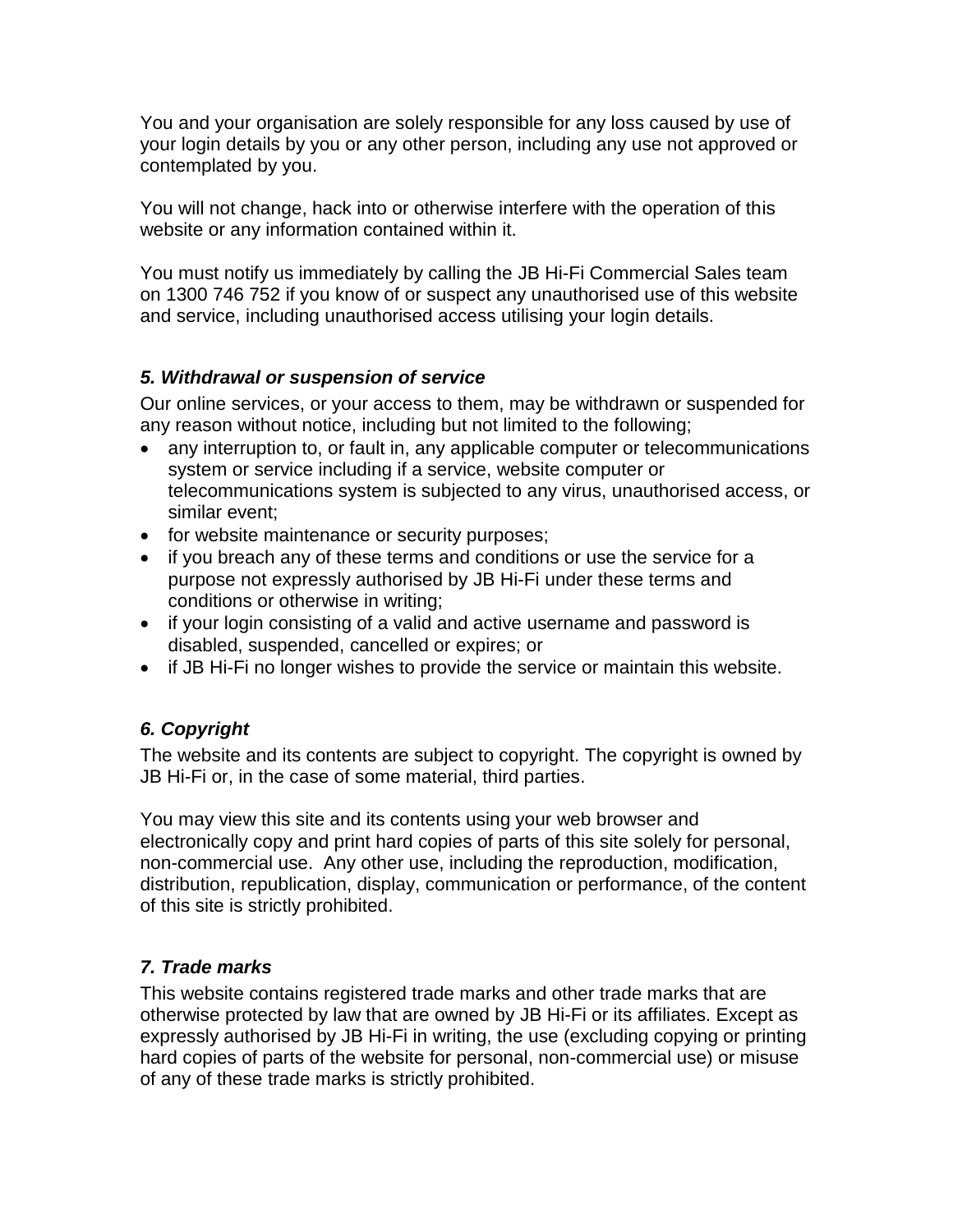The website may also feature other trade marks owned by third parties used by JB Hi-Fi with the consent of those third parties. JB Hi-Fi does not claim any proprietary rights in those trade marks. JB Hi-Fi is not liable for your use or misuse of such trade marks.

#### *8. Viruses and Cookies*

JB Hi-Fi cannot guarantee that any file or program available for access, download and/or execution from or via this website is free from viruses or other conditions that could damage or interfere with data, hardware or software with which it might be used. You assume all risk associated with the use of all programs and files on this website and you release JB Hi-Fi entirely from all responsibility and any consequences of its use.

Cookies are small pieces of information that your browser saves and stores on your computer hard drive. A cookie can be used for, amongst other things, authentication and recognition purposes, storing site preferences and remembering shopping cart contents. We use cookies to provide you with website usage information as well as to assist us to improve and develop the products and services we offer. The cookies we use do not store personal data about you.

If you disable cookies on your web browser, you may not be able to fully experience all features of the website.

From time to time, we may use third party advertising companies that may collect personal data from you by placing cookies on your browser when you visit our website. Such data may be used for the purposes of gauging the effectiveness of our advertisements on this and other websites through online advertising networks.

## *9. Third party websites*

This website may contain links to third party websites. JB Hi-Fi is not responsible for the condition, content, advertising, predicts, materials or the accuracy of content, security levels or any other aspect of any third party websites, as they are not under JB Hi-Fi's control. You access those sites and/or use those site's products and services solely at your own risk. JB Hi-Fi will not be responsible for any damages or loss caused by or in connection with the use, reliance and purchase from the third party website. The links are provided solely for your convenience, and do not indicate, expressly or impliedly, any endorsement by JB Hi-Fi of linked third party websites or the products and services provided, advertised or described on those websites. You need to make your own independent decisions regarding your interactions or communications with these websites.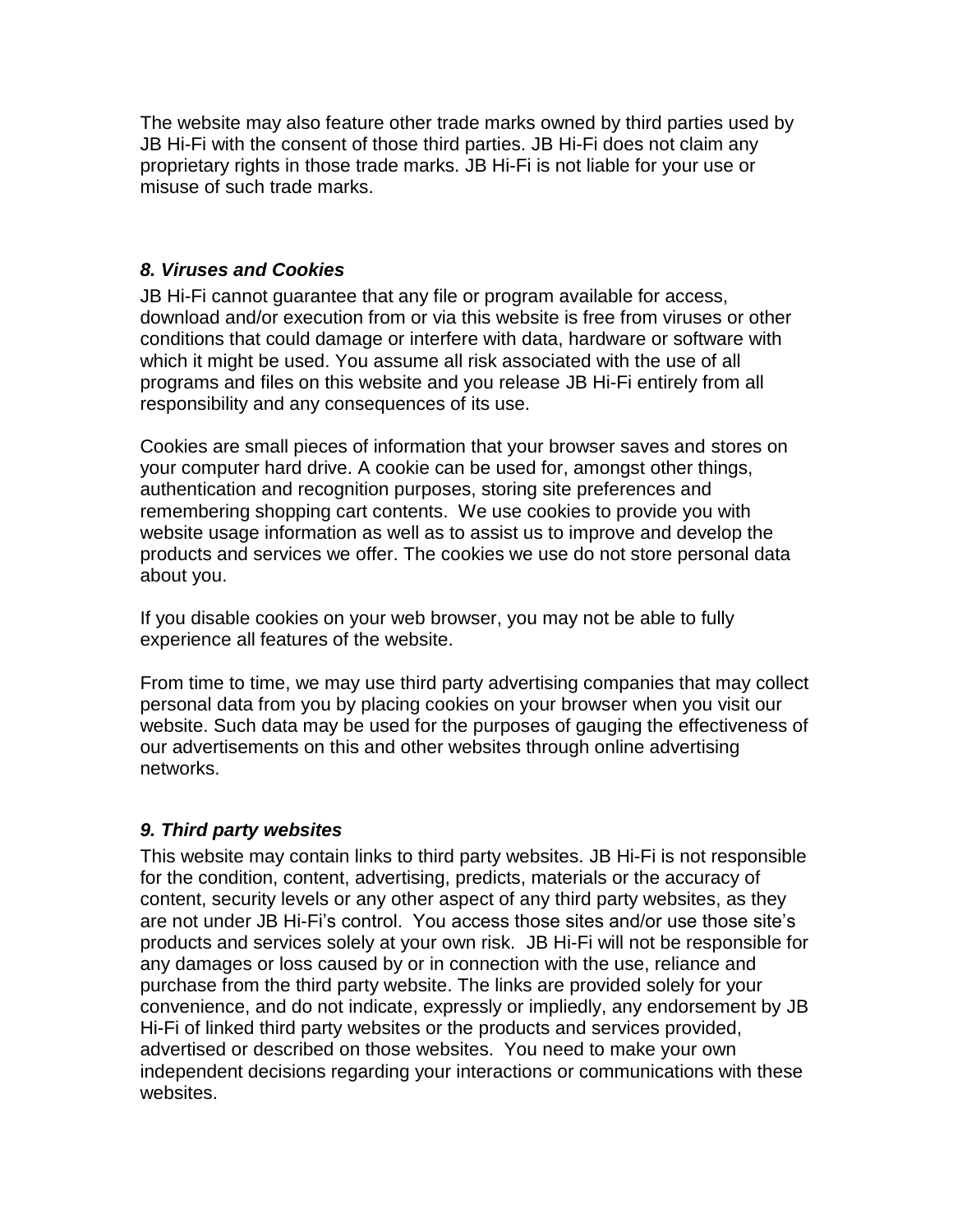If you wish to link your website to the JB Hi-Fi website you must first obtain JB Hi-Fi Commercial Sales written permission. It is your responsibility to contact us to seek permission.

JB Hi-Fi is not responsible for the privacy practices of sites that are linked to this site via hyperlinks, banner advertising or otherwise. Please take care at all times to check the terms of use for the website you are visiting.

#### *10. Privacy*

Our Privacy Notice governs your submission of personal data through the website. These website Terms and Conditions incorporate the terms and conditions of the Privacy Notice. For further information on privacy, please see our Privacy Notice.

#### *11. Communications*

When you visit the website and send e-mails to us, you are communicating with us electronically. You agree that we may communicate with you electronically.

We will communicate with you by e-mail or by posting notices on the website. You agree that all agreements, notices and other communications that we provide to you electronically meet any legal requirement that such communications be in writing. In some instances, we may communicate with you via other methods where you have consented to such communication.

## *12. Comments and feedback*

Please note that if you provide any information, suggestions, attachments, ideas, feedback, product reviews or comments ("Comments") on or via the website, such Comments will not be considered confidential. By submitting any Comments, you are granting JB Hi-Fi an irrevocable, perpetual and unrestricted license to use, modify, reproduce, transmit, display and distribute any Comments for any purpose whatsoever, including advertising.

You are solely responsible for the accuracy of the Comments you post on or via the website, and for the consequences of posting those Comments, which you acknowledge and agree are your personal views or opinions.

JB Hi-Fi does not endorse, verify, encourage or agree with any Comments posted on this website. Comments must not violate any right of any third party, including copyright, trade mark, privacy or other personal or proprietary right. Comments must also not contain slanderous or otherwise unlawful, abusive or obscene material.

JB Hi-Fi has the right but not the duty to monitor and edit or remove any Comments posted by users of the website.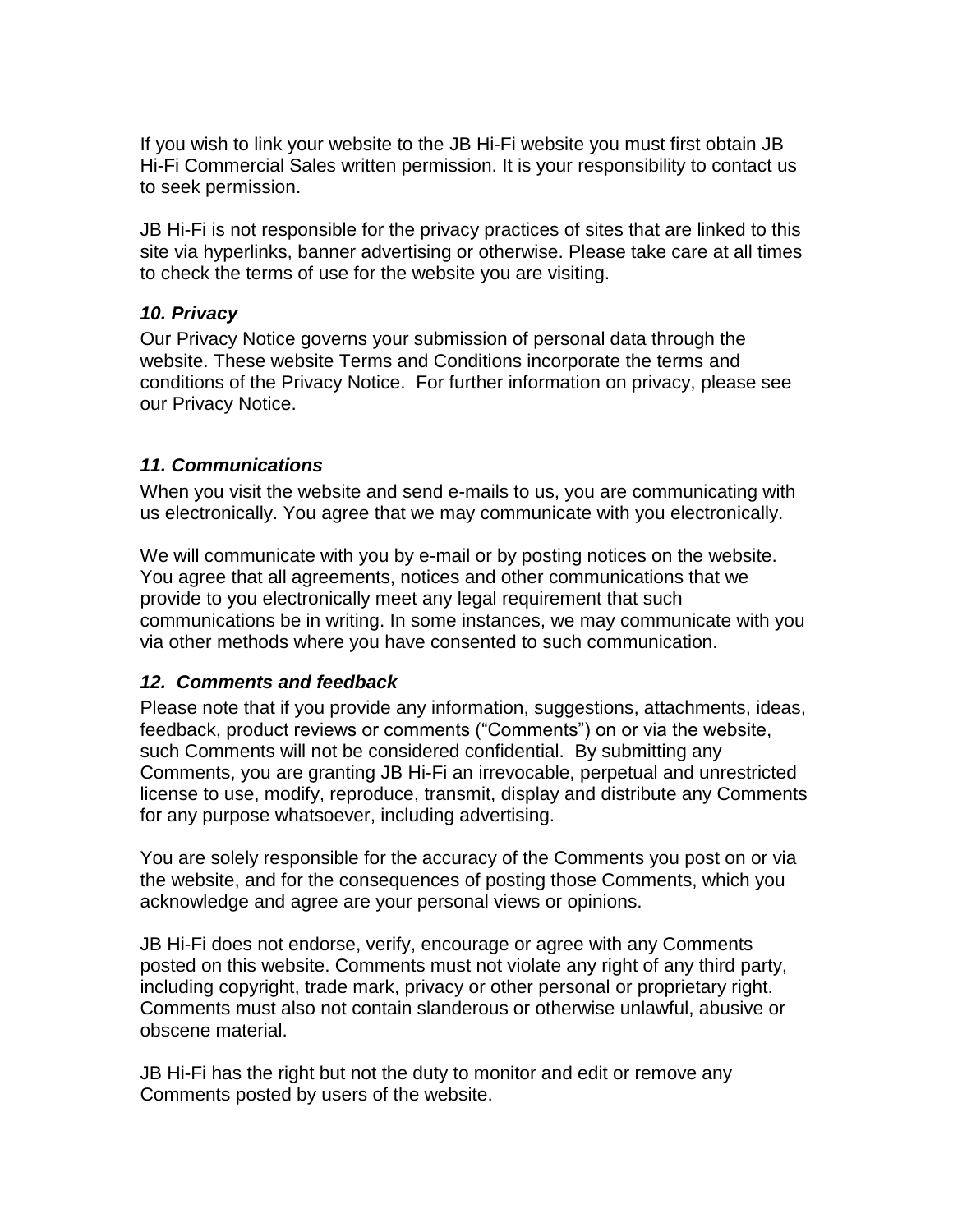#### *13. Security*

We have put in place measures to safeguard and secure your personal data from unauthorised access, misuse, modification and disclosure while stored or transmitted by JB Hi-Fi.

When you provide us with your personal data (including your name, address, and credit card number) through the ordering process, we protect your personal data in transit by a Secure Socket Layer (SSL), which fully encrypts your personal data from being read by anyone over the internet. SSL encryption works by forming a matched pair with the transmission from your computer transmission and our server, so that only data to and from these sources is valid. To ensure that you are accessing our secure server before you submit your personal data, please refer to the lower corner of your browser for an unbroken key or a closed lock (depending upon your browser), which indicates that SSL is active.

#### *14. Disclaimer*

You agree that your access to, and use of, this website is subject to these terms and conditions and all applicable laws and is at your own risk. You acknowledge that this website and its contents are provided on an "as is" basis. This website may contain errors, faults and inaccuracies and may not be complete and current. JB Hi-Fi therefore reserves the right to correct any errors, faults or inaccuracies (including after an order has been submitted) and to change or update information at any time without prior notice.

JB Hi-Fi makes no representations or warranties of any kind, express or implied, concerning the operation of this website, or any information, content, materials or products included on this site or related to this site, except as otherwise required under applicable laws. Further, JB Hi-Fi does not make any representations or warranties that the website will be uninterrupted or error-free, nor does it make any representations or warranties as to the results of any search conducted on the website.

## *15. Limited Liability*

Except to the extent required by law, neither JB Hi-Fi nor its affiliates, directors, officers, employees, agents, successors, assignees, service providers, or other contractors will be liable for any losses, damages, liabilities, claims or expenses (including legal costs) whatsoever (including negligence), arising out of, or in any way related to, the use of this website or any website linked to it. This limitation applies to all direct, indirect, consequential, special, punitive or other losses, damages, liabilities, claims or expenses you or others may suffer, including for loss of profits, business interruption or loss or corruption of data or information.